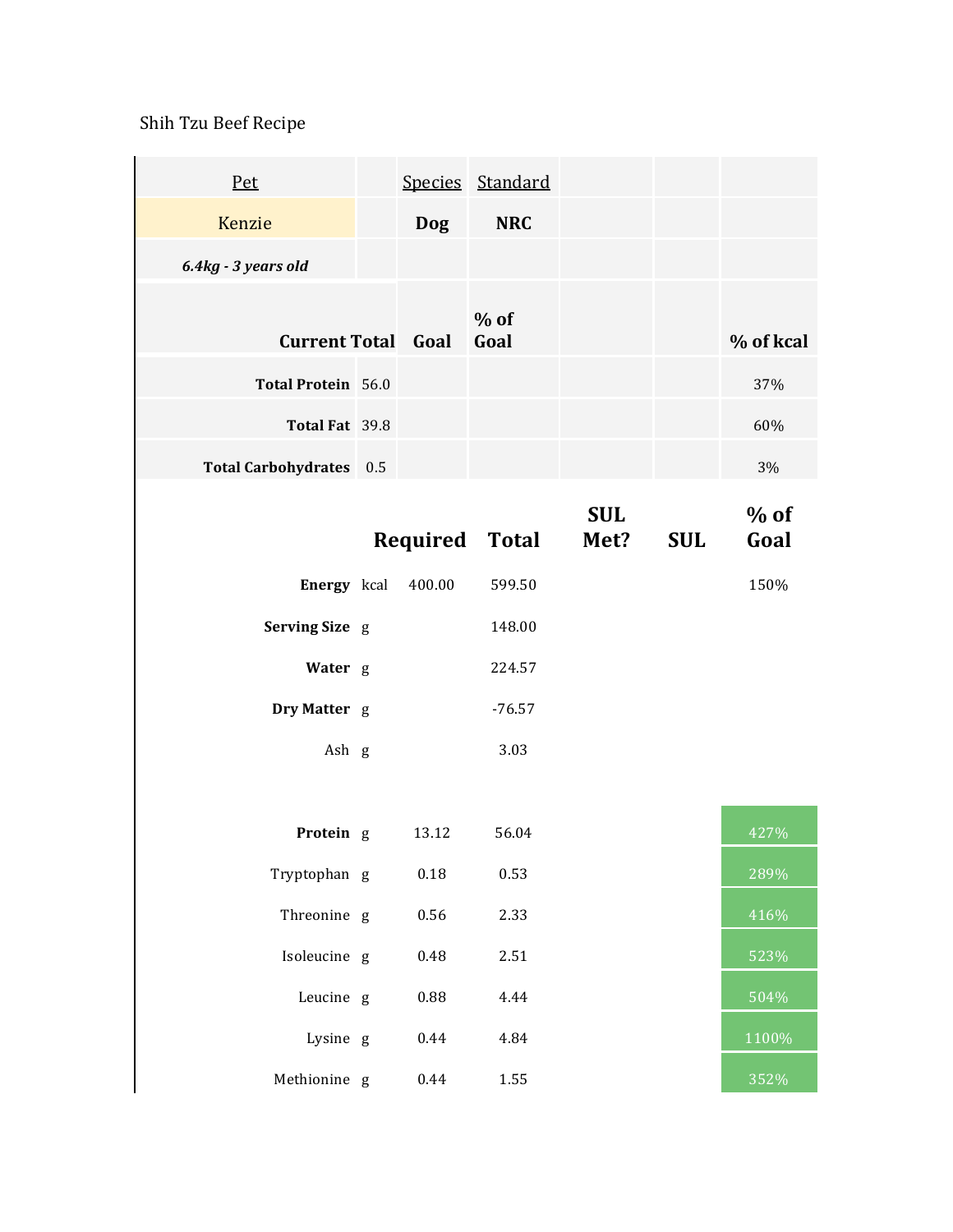| Cystine g                      |      | 0.64     |       |      |
|--------------------------------|------|----------|-------|------|
| Methionine and Cystine g       | 0.84 | 2.184    |       | 260% |
| Phenylalanine g                | 0.60 | 2.19     |       | 365% |
| Tyrosine g                     |      | 1.82     |       |      |
| Phenylalanine and Tyrosine g   | 0.96 | 4.007    |       | 417% |
| Valine g                       | 0.64 | 2.83     |       | 442% |
| Arginine g                     | 0.44 | 3.44     |       | 781% |
| Histidine g                    | 0.25 | 1.66     |       | 671% |
| Alanine g                      |      | 3.42     |       |      |
| Aspartic acid g                |      | 5.42     |       |      |
| Glutamic acid g                |      | 8.16     |       |      |
| Glycine g                      |      | 3.23     |       |      |
| Proline g                      |      | 2.37     |       |      |
| Serine g                       |      | 2.25     |       |      |
| Hydroxyproline g               |      | 0.28     |       |      |
| Taurine mg                     |      | $0.00\,$ |       |      |
|                                |      |          |       |      |
| Total lipid (fat) g            | 7.20 | 39.75    | 43.20 | 552% |
| Fatty acids, total saturated g |      | 14.38    |       |      |
| $4:00$ g                       |      | $0.00\,$ |       |      |
| 6:00 g                         |      | $0.00\,$ |       |      |
| 8:00 g                         |      | $0.00\,$ |       |      |
| $10:00$ g                      |      | $0.00\,$ |       |      |
| 12:00 g                        |      | $0.00\,$ |       |      |

| 260%               |
|--------------------|
| 365%               |
|                    |
| 417%               |
| 442%               |
| 781%               |
| $67\overline{1\%}$ |

| 43.20 | 552% |
|-------|------|
|       |      |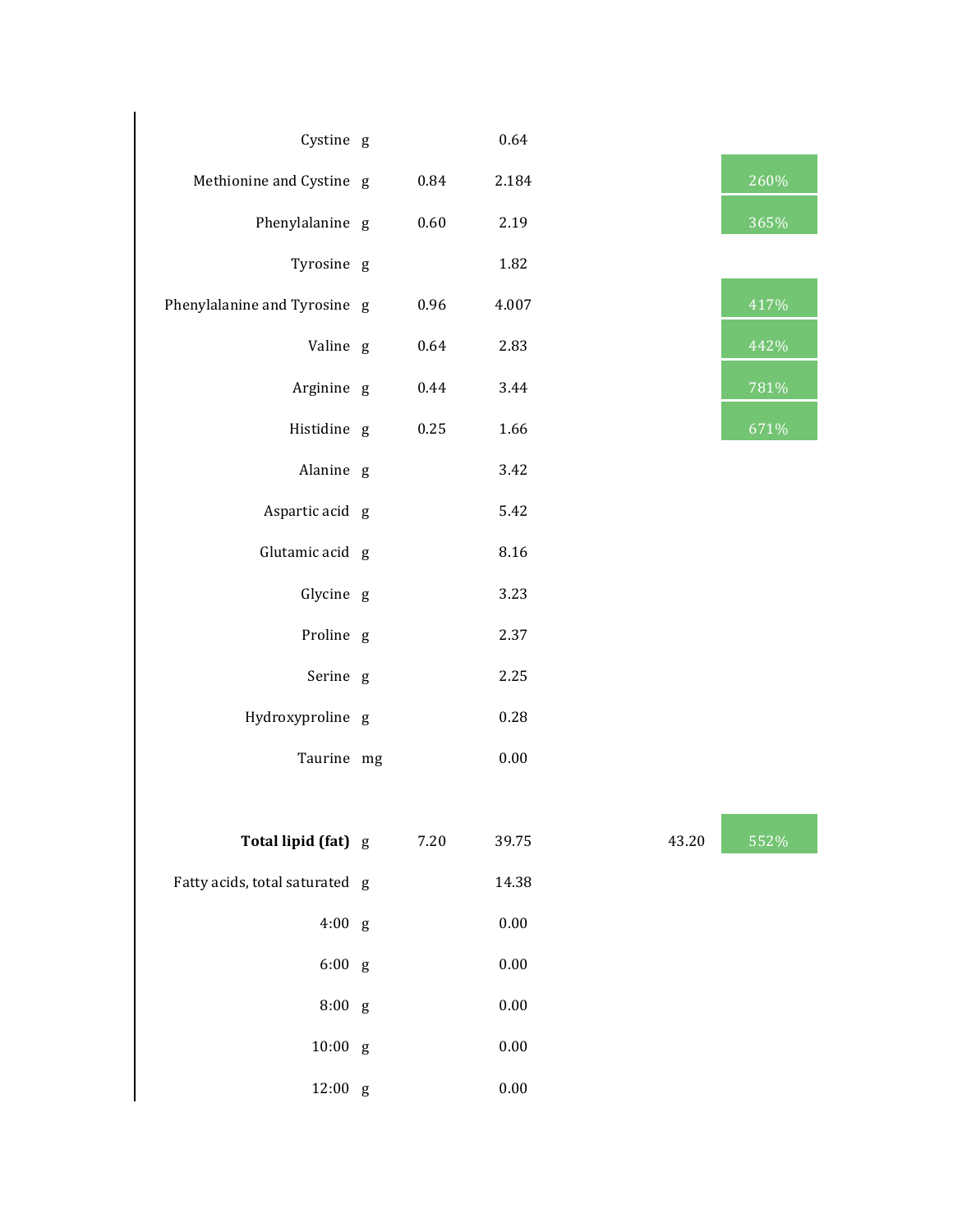| 14:00                                 | g | 0.00  |
|---------------------------------------|---|-------|
| 15:00                                 | g | 0.00  |
| 16:00                                 | g | 0.00  |
| 17:00                                 | g | 0.00  |
| 18:00                                 | g | 0.00  |
| 20:00                                 | g | 0.00  |
| 22:00                                 | g | 0.00  |
| 24:00:00                              | g | 0.00  |
| Fatty acids, total<br>monounsaturated | g | 17.64 |
| 14:01                                 | g | 0.00  |
| 15:01                                 | g | 0.00  |
| 16:1 undifferentiated                 | g | 1.63  |
| 16:1c                                 | g | 0.00  |
| 16:1 t                                | g | 0.00  |
| 17:01                                 | g | 0.00  |
| 18:1 undifferentiated                 | g | 14.32 |
| 18:1c                                 | g | 0.00  |
| 18:1 t g                              |   | 1.82  |
| 20:01                                 | g | 0.00  |
| 22:1 undifferentiated                 | g | 0.00  |
| 22:1c                                 | g | 0.00  |
| 22:1t                                 | g | 0.00  |
| 24:1c                                 | g | 0.00  |
| Fatty acids, total<br>polyunsaturated | g | 2.91  |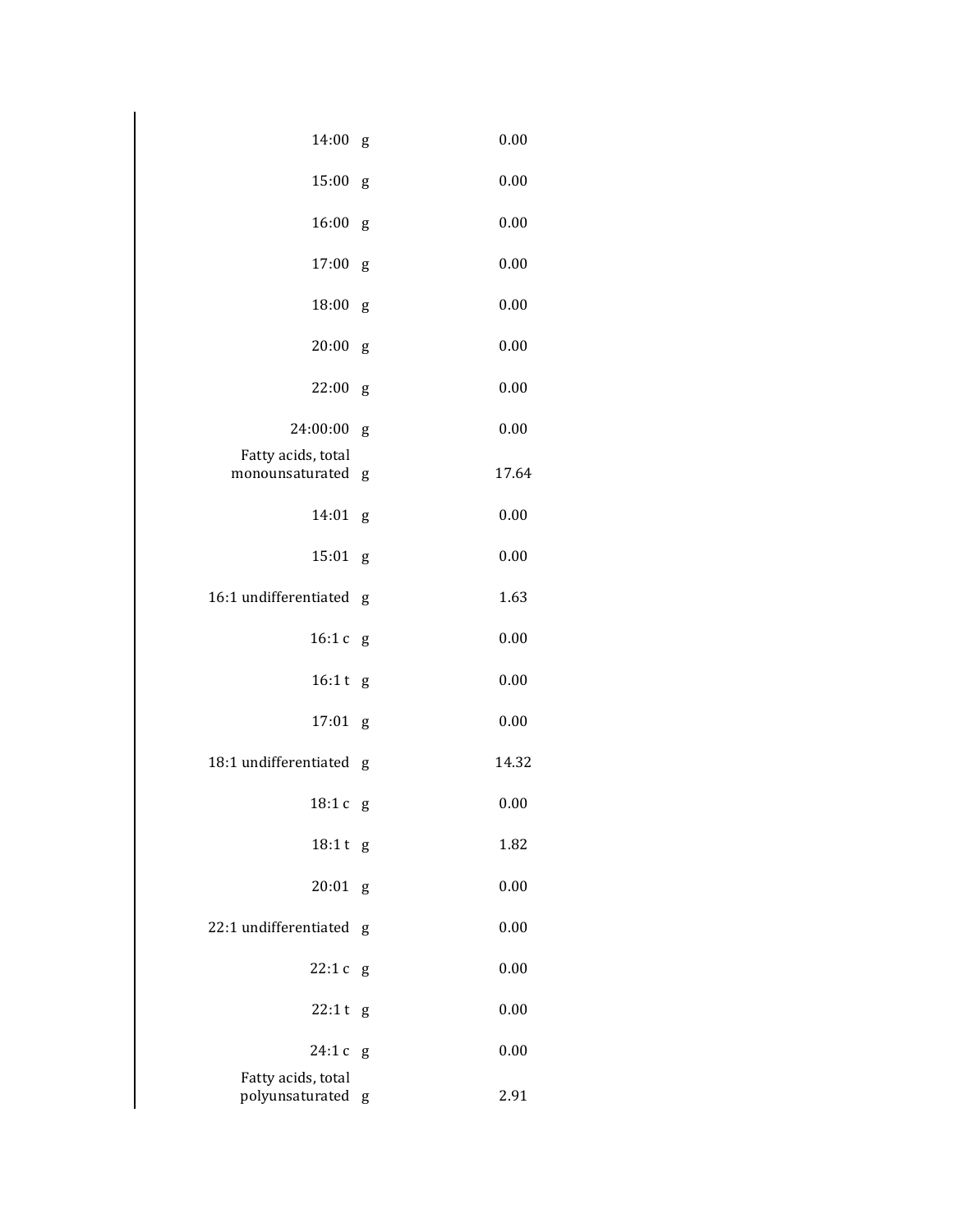| 18:2 undifferentiated g                  |      | 2.17     |      |      |
|------------------------------------------|------|----------|------|------|
| 18:2 n-6 c,c g                           | 1.44 | 0.04     |      |      |
| Linoleic acid * g                        | 1.44 | 2.17     | 8.40 | 150% |
| 18:2 CLAs g                              |      | 0.00     |      |      |
| 18:2 t not further defined g             |      | 0.00     |      |      |
| 18:3 undifferentiated g                  |      | $0.17\,$ |      |      |
| 18:3 n-3 c,c,c (ALA) g                   | 0.06 | 0.07     |      |      |
| 18:3 n-6 c,c,c g                         |      | 0.02     |      |      |
| Alpha-Linolenic Acid * g                 | 0.06 | 0.15     |      | 262% |
| 18:04 g                                  |      | 0.00     |      |      |
| 20:2 n-6 c,c g                           |      | 0.00     |      |      |
| 20:3 undifferentiated g                  |      | 0.00     |      |      |
| $20:3 n-3 g$                             |      | 0.00     |      |      |
| $20:3 n-6 g$                             |      | 0.00     |      |      |
| 20:4 undifferentiated g                  |      | 0.25     |      |      |
| $20:4 n-3 g$                             |      | 0.00     |      |      |
| $20:4 n-6 g$                             |      | 0.00     |      |      |
| Arachidonic Acid * g                     |      | 0.25     |      |      |
| 20:5 n-3 (EPA) g                         | 0.06 | 0.08     |      | 128% |
| $22:04$ g                                |      | 0.00     |      |      |
| 22:5 n-3 (DPA) g                         |      | 0.07     |      |      |
| 22:6 n-3 (DHA) g                         | 0.06 | 0.15     |      | 246% |
| Fatty acids, total trans g               |      | 1.84     |      |      |
| Fatty acids, total trans-<br>monoenoic g |      | 1.82     |      |      |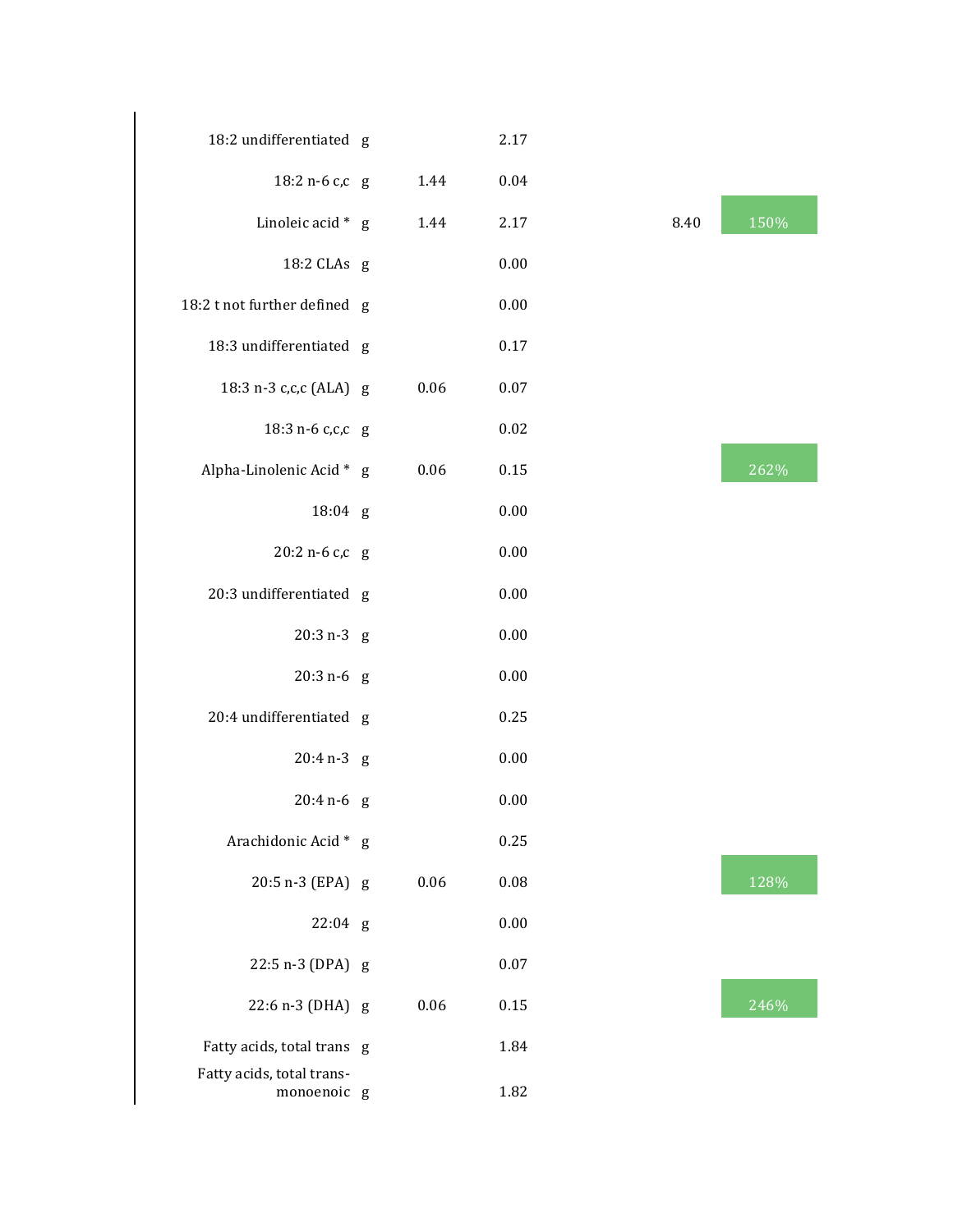| Cholesterol mg                |         | 278.17  |          |       |      |
|-------------------------------|---------|---------|----------|-------|------|
| EPA + DHA undifferentiated g  |         | 0.00    |          |       |      |
| EPA + DHA Total g             | 0.12    | 0.224   |          | 1.48  | 187% |
| Omega 6: Omega 3              |         |         |          |       | 5.56 |
|                               |         |         |          |       |      |
| Carbohydrate, by difference g |         | 0.48    |          |       |      |
| Fiber, total dietary g        | $-0.77$ | 0.00    |          |       | #N/A |
|                               |         |         |          |       |      |
| <b>Minerals</b>               |         |         |          |       |      |
| Calcium, Ca mg                | 520.04  | 1050.66 |          |       | 202% |
| Iron, Fe mg                   | 4.00    | 7.37    |          |       | 184% |
| Magnesium, Mg mg              | 78.81   | 132.53  |          |       | 168% |
| Phosphorus, P mg              | 400.03  | 873.63  |          |       | 218% |
| Potassium, K mg               | 560.05  | 929.89  |          |       | 166% |
| Sodium, Na mg                 | 104.81  | 241.49  |          |       | 230% |
| Zinc, Zn mg                   | 8.00    | 17.44   |          |       | 218% |
| Copper, Cu mg                 | 0.80    | 1.79    |          |       | 223% |
| Manganese, Mn mg              | 0.64    | 1.29    |          |       | 201% |
| Selenium, Se µg               | 47.20   | 110.01  |          |       | 233% |
| Chloride, Cl mg               | 160.01  | 0.00    |          |       | 0%   |
| Iodine, I µg                  | 118.41  | 300.00  |          |       | 253% |
| Ca:P                          |         |         | $1.00\,$ | 1.40  | 1.2  |
| Zn:Cu                         |         |         | 9.50     | 10.50 | 9.8  |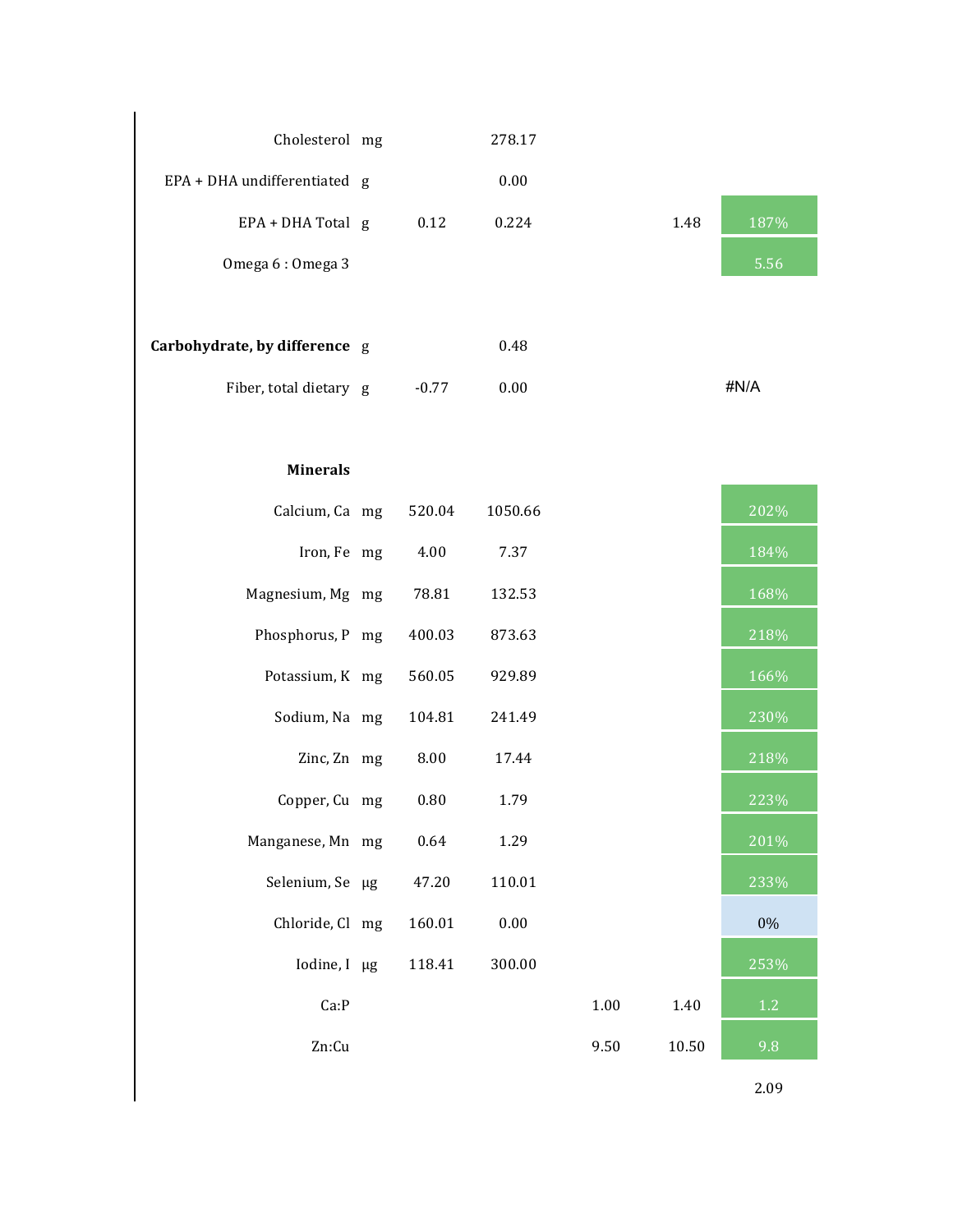## Vitamins

| Vitamin C, total ascorbic acid mg |        | 3.55     |         |      |
|-----------------------------------|--------|----------|---------|------|
| Thiamin mg                        | 0.30   | 0.98     |         | 332% |
| Riboflavin mg                     | 0.68   | 0.76     |         | 111% |
| Niacin mg                         | 2.28   | 8.64     |         | 379% |
| Pantothenic acid mg               | 1.96   | 2.97     |         | 152% |
| Vitamin B-6 mg                    | 0.20   | 0.69     |         | 353% |
| Folate, total µg                  | 35.60  | 74.61    |         | 210% |
| Choline, total mg                 | 224.02 | 86.80    |         | 39%  |
| Betaine mg                        |        | 9.03     |         |      |
| Vitamin B-12 µg                   | 4.60   | 13.76    |         | 299% |
| Retinol µg                        | 200.02 | 656.08   | 8396.69 | 328% |
| Carotene, beta µg                 |        | 27.84    |         |      |
| Carotene, alpha µg                |        | 1.32     |         |      |
| Cryptoxanthin, beta µg            |        | 1.56     |         |      |
| Lycopene µg                       |        | 0.60     |         |      |
| Lutein + zeaxanthin µg            |        | 0.00     |         |      |
| Vitamin E (alpha-tocopherol) mg   | 23.22  | 67.85    |         | 292% |
| Tocopherol, beta mg               |        | 0.00     |         |      |
| Tocopherol, gamma mg              |        | $0.01\,$ |         |      |
| Tocopherol, delta mg              |        | 0.00     |         |      |
| Tocotrienol, alpha mg             |        | 0.00     |         |      |
| Tocotrienol, beta mg              |        | 0.00     |         |      |



|         | <b>299%</b> |
|---------|-------------|
| 3396.69 | $328\%$     |